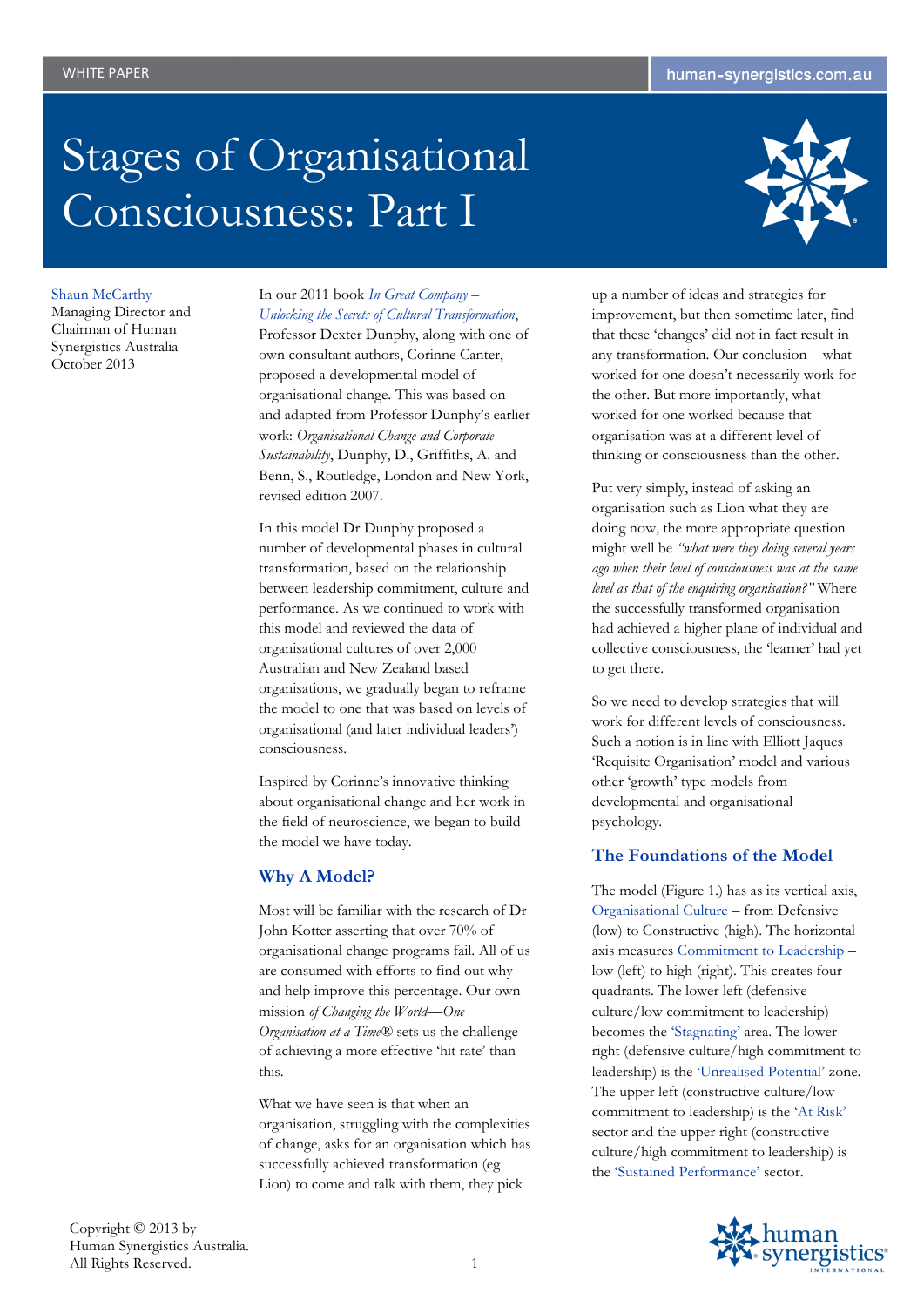The horizontal axis is purposefully placed at the centre of the model – allowing for organisations to be described as 'above the line' or 'below the line'. Below the line represents the Stagnating phase, moving through the line is the Transitioning phase and above the line represents the Transforming Phase.

dispensable commodity rather than as a valuable resource. People do not seek or respond well to critical feedback. The ultimate outcome is unsustainable performance based on exploiting resources internally and externally.



# Figure 1: Stages of Organisational Consciousness

#### **Stages of Organisational Consciousness**

#### **The first stage – Denial**

At this stage there is no awareness or acknowledgement of the role of culture in organisational performance and very little understanding of the importance of leadership. Culture is seen as being "airy fairy" not something that requires investment or conscious development and is antithetical to performance. Executives are likely to oppose any initiatives related to cultural change seeing it as a waste of corporate resources.

Thinking is influenced by a short term horizon, with a concrete focus –what will drive the here and now regardless of the broader impact or long term implications. The organisation emphasises task at the expense of people. People are seen as a

## **The second stage – Non-Responsive**

At this stage there may be some awareness and perhaps even some acceptance of the role culture may play, but culture is not seen as a significant factor in performance. The belief system can best be characterised as one of indifference. There is no real belief in the need to focus on culture and culture is seen as irrelevant to the performance of the organisation.

There is very little commitment amongst the executive team to the role that leadership and culture can play. Culture is seen as irrelevant to organisational success thus executives may pay lip service to the issue but no action actually eventuates. Thinking is influenced by a short term horizon and focus. Apathetic and reactionary, leaders are catalysed into action if forced; otherwise there is no

Copyright © 2013 by Human Synergistics Australia. All Rights Reserved. 2

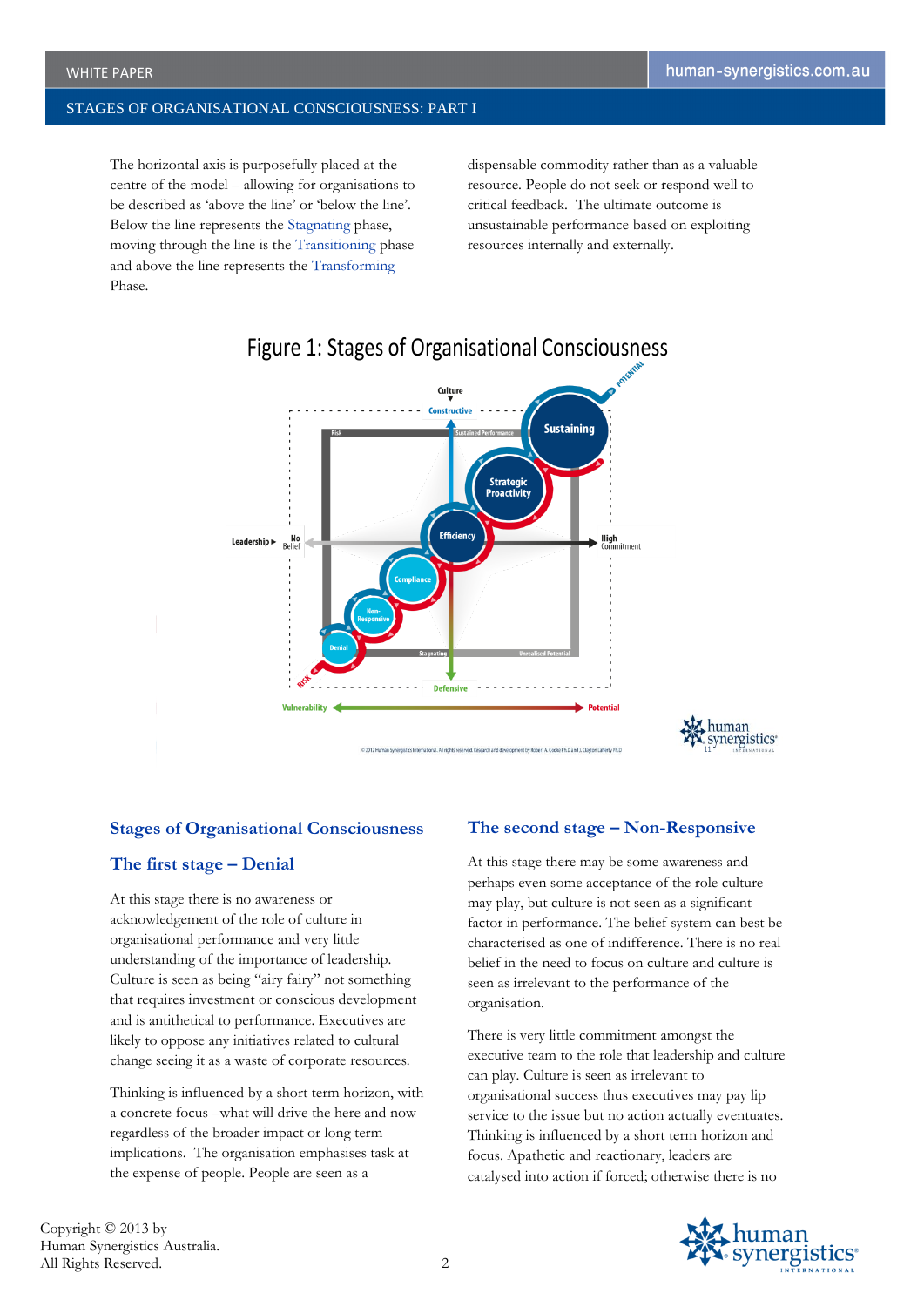real program although presentations will have been made to argue the case but to no effect. The ultimate outcome is preservation of the status quo, and the slow changing organisation creates unsustainable performance.

# **The third stage – Compliance**

At this stage the impetus and desire is to measure the current culture as information gathering rather than measuring for change. The case for change has not been made. Culture is seen as a nice to have. It is consistent with the organisation's conventional practices for measuring employee satisfaction and retention.

There is somewhat increased commitment at the top from leaders but their focus is still on culture as a 'HR Issue', ancillary to a focus on 'the real businesses. Focus is still largely on the short term although there may be some attention on a medium horizon.

Emphasis is on complying with established convention and protocol. Feedback is accepted and small changes implemented where risk to convention is involved. Leadership and culture is described in terms of 'good' or 'bad' and there is a prevailing climate of 'enforcement' about change, with it being very much imposed upon people as a 'requirement'. The ultimate outcome is one of assessment. Intention is about measuring with little consideration of action beyond this.

#### **The fourth stage – Efficiency**

At this stage there is a belief in the need for change, but an expectation that change means adapting and modifying what already exists. As part of this, measurement of outcomes is relevant in order to optimize talent and human capital by evolutionary change of what exists, but transformational change is not envisaged.

Senior executives then become interested in the results of the measurement as a means of making systems and process change to enhance efficiency, but may not yet accept the need to change themselves.

Focus is on both short and long term, with an interest in cause and effect, linear, analytical problem solving to drive actions. Decisions are made on technical merit or perceived expert knowledge

sources. The outcome is incremental change designed to optimize systems and processes, along with increasing engagement, satisfaction and retention. Focus is on improving KPI's.

#### **The fifth stage – Strategic Proactivity**

At this stage the business case for change has been clearly articulated, the organisation is committed to the journey, and change is seen as an on-going process not an event. Cultural change is seen as integral to measuring higher levels of productivity and performance. Cultural change has moved from being something that HR does to something that is owned by the business.

The CEO and the executive team are all strong advocates and see cultural change as beginning with them. They lead by example. Focus is on both short and long term horizons. Feedback is proactively sought. There is a transition from *responding* to a need for change to *shaping* the change agenda. Culture work and cultural change is valued but still may be seen as a cost. The outcome is one of continuous improvement, valued as delivering results for the business.

#### **The sixth stage – Resilient/Sustaining**

At this stage the case for on-going cultural change is assumed to be integral to the organisation's on-going commitment to the developing economy and society. Culture change becomes culture development and is a 'faith/creed'; the vehicle and determinant of effectiveness of the business strategy and as contributing to a more effective society.

The leaders' belief and commitment is much more integrated as a personal value rather than just the right thing to do for the organisation. It is now a core belief and part of their identity as leaders.

There is both a short and long term focus, seeking and creating opportunities for personal and organisational transformation. The organisation is characterised by respect for all stakeholders and is responsive to its role in society. Focus is on developing a resilient organisation of substance.

The outcome is long term sustainable performance. A Constructive culture is established as the default culture and as an investment in transforming performance across the organisation.

Copyright © 2013 by Human Synergistics Australia. All Rights Reserved. 3

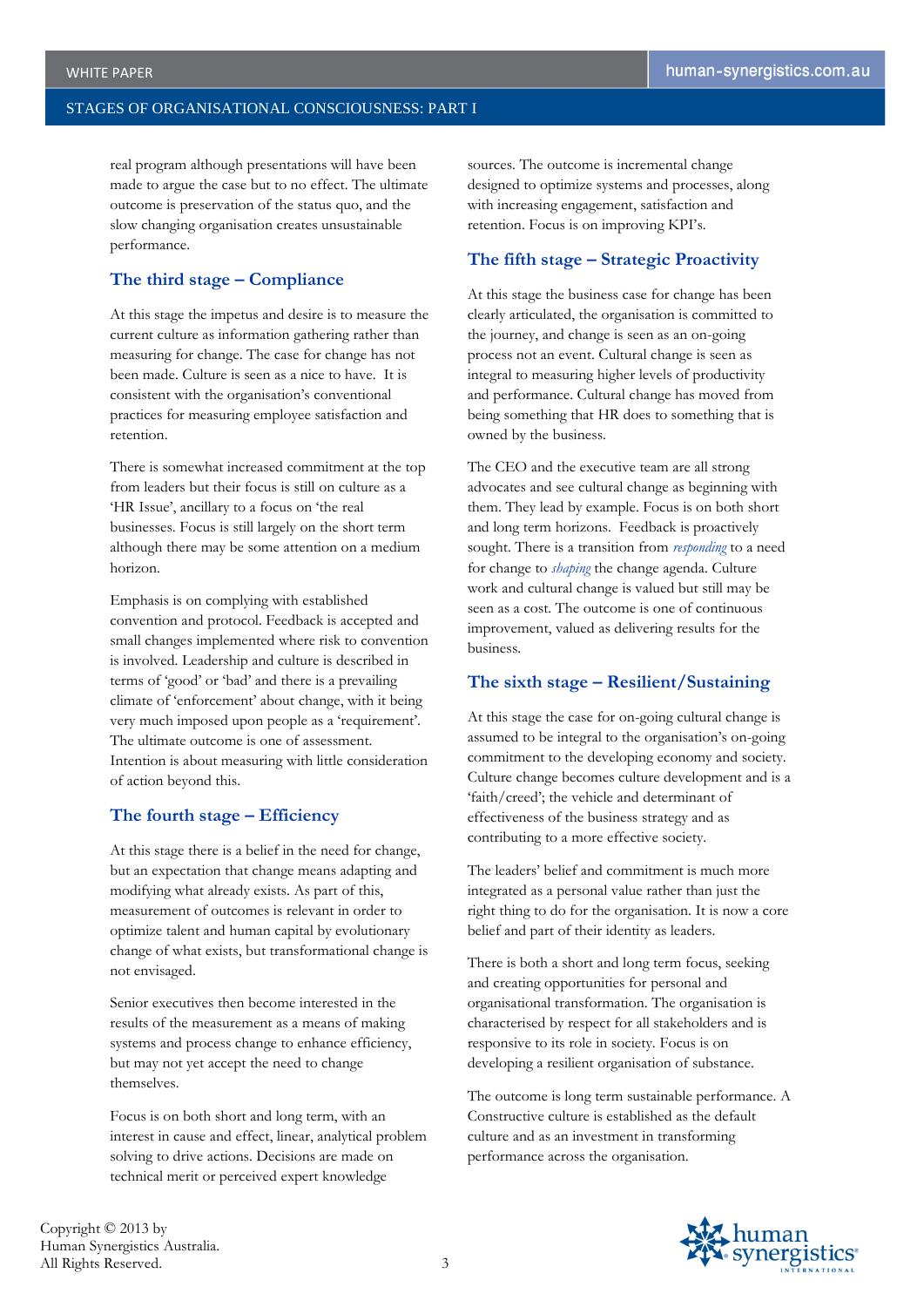## **Where to from here?**

Having established the framework, the next step now is to examine how organisations transition through the various stages of consciousness. As Professor Dunphy outlined in our book *In Great Company – Unlocking the Secrets of Cultural Transformation (2011):*

- Organisations do not necessarily experience each stage in the same way nor for the same amount of time. Its experience and duration is determined by the executive group leaders' depth of belief and commitment. Transformation is emergent therefore there is no set formula for the way the organisation experiences or will behave at each phase.
- Reflexivity is not something that leaders and organisations just arrive at, it develops and evolves as the leaders develop and mature. In the final phase of the "Resilient" organisation, reflexivity is so well embedded at all levels of the organisation that it is also achieved at the macro level when the organisation acknowledges and demonstrably operates as being interdependent with and in service to the broader society.

While awareness is an essential part of reflexivity so is the ability to alter behaviour in response to feedback in a way that modifies its place in the social structure. We see this in the way businesses make decisions with or without due respect to their impact in society.

Macro reflexivity is achieved when businesses consider the impact of their decisions and their business on the broader community and economy.

 Individual leaders may be at a different developmental phase to the rest of the organisation. It is possible and arguably desirable for the CEO or an executive individually to be at the 'Strategic Proactivity' phase yet their organisation be at the 'Efficiency' stage.

This reinforces our earlier finding that individual personal transformation precedes organisational transformation. In such cases the leader provides the impetus and direction to evolve to the next level.

 There is also an external/internal referencing dimension inherent in this developmental

framework. The first three levels are external referencing. By this we mean that the executive group looks to the external environment, references outside of themselves to help determine their behaviour and decision-making.

These types of responses have their genesis in fear/anxiety and thus look outside of themselves for validation and assurance. This is why a Defensive culture develops as this conscious and unconscious value and behaviour is promoted throughout the organisation as a cultural norm.

As organisations become more evolved and begin to transition through to the top three levels however, we believe that leaders become more internal referencing, more self-authoring. This does not involve abandoning one reference point for another but rather including both reference points as integral to decision making.

In this way organisations operating at the higher levels do not just react to the environmental context but they demonstrate more agency in actively shaping and changing the external environment they inherit.

An example of this can be seen in an organisation's responses to the Global Financial Crisis, those that immediately went to cost cutting rather than generating alternative ways of doing business were likely operating at the lower levels; while organisations that sought to increase productivity or negotiated creative ways of working with staff were likely operating at higher levels.

Movement from phase to phase does not proceed in a precise or clinical way; rather there are transition points in between the phases

The next step now is to review the data on organisational culture, the causal factors that lead to such cultures, and the outcomes of these cultures form a large number of local organisations to help gain some insight into how they transition through the stage.



Copyright © 2013 by Human Synergistics Australia. All Rights Reserved. 4